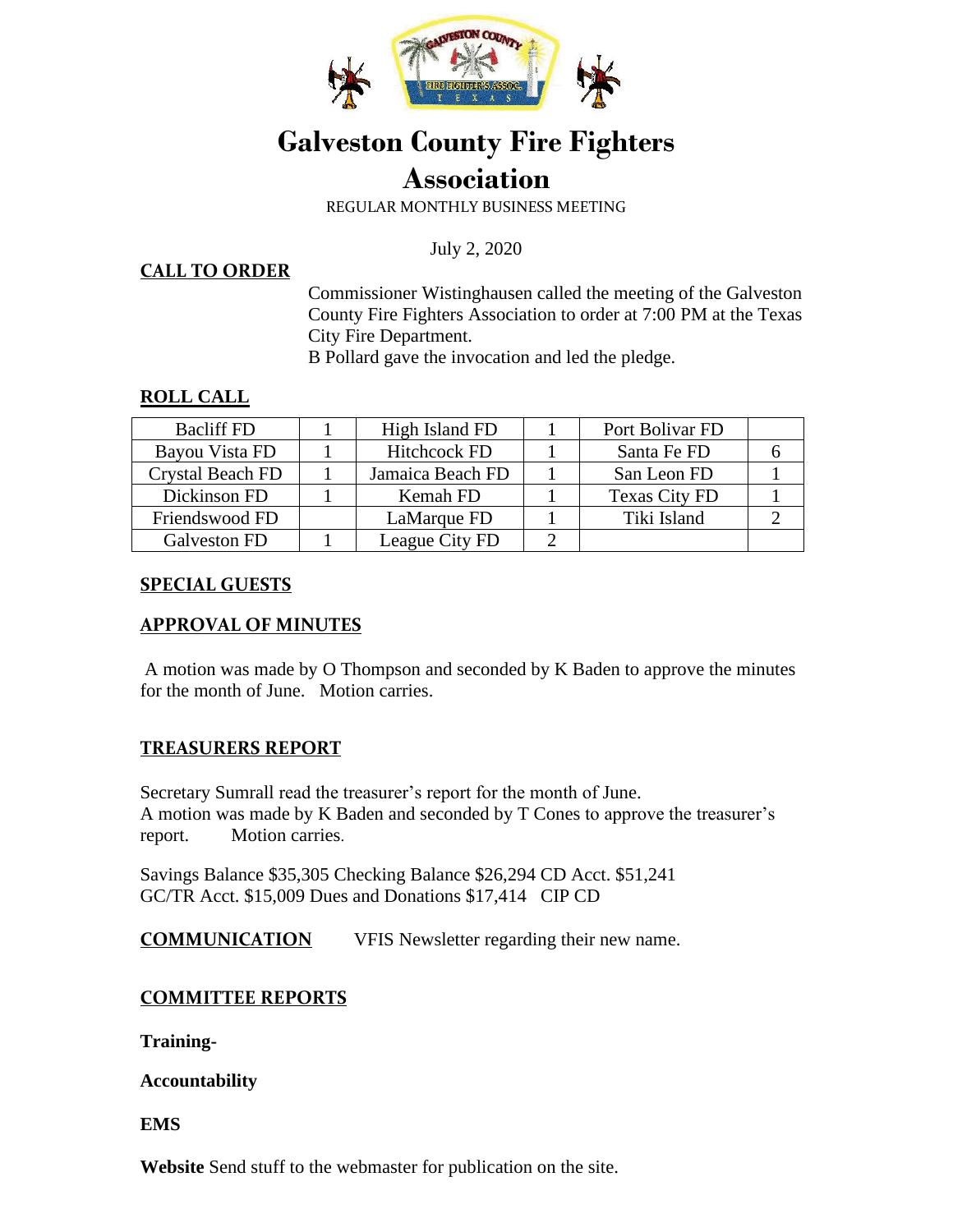**Resource Book** 

**Dispatching** 

**Constitution and By-laws** 

**Mapping** 

**Audit** 

**Contract** 

### **Galveston County OEM**

The Governor mandated a mask order.

April to May there were 847 positive cases of Covid-19. July  $1<sup>st</sup>$ , there are 4 times that amount.

About 17% of the Galveston County population have been tested. In June, 26,476 were tested and there was only 10% positive.

Stay 6' or more away from each other. If you are around someone 15 minutes or more, you should be wearing a mask.

If departments need PPE contact them at the GCOEM. Also, if you have personnel that need tested, contact GCOEM or the Health District.

### **COLLECTION OF DUES**

### **UNFINISHED BUSINESS**

Everyone has turned in their surveys except Kemah.

We're still waiting on 3 departments to get their information in to get them set up on the new reporting system. There were discussions about the coding and the SFFMA codes.

**NEW BUSINESS** San Leon's Chief Jeff Pittman has retired as Chief but will still be around as a member. Jeff served as Chief for 44 years. Welcome Ken Keller as the new Chief.

**A motion was made by T Cones, and seconded by Chief Rubio**, to purchase Jeff Pittman with an appreciation award from the Association. Motion was made to not exceed \$400. Motion passes.

### **GOOD OF THE ORDER**

League City FD is holding a gun raffle to help offset some of the costs for medical expenses incurred by their members that were affected by the illness that went thru the League City FD Offices. The drawing will be August  $2<sup>nd</sup>$ . At 6:00 pm and will be on Facebook live. Tickets are \$25.00. Contact Tommy Cones at 281-924-8686 [tommy.cones@leaguecitytx.gov](mailto:tommy.cones@leaguecitytx.gov)

Bill Pollard commented on the donation to the Hitchcock FD from the Association.

Thanks to the Texas City FD for hosting the meeting and the meal!